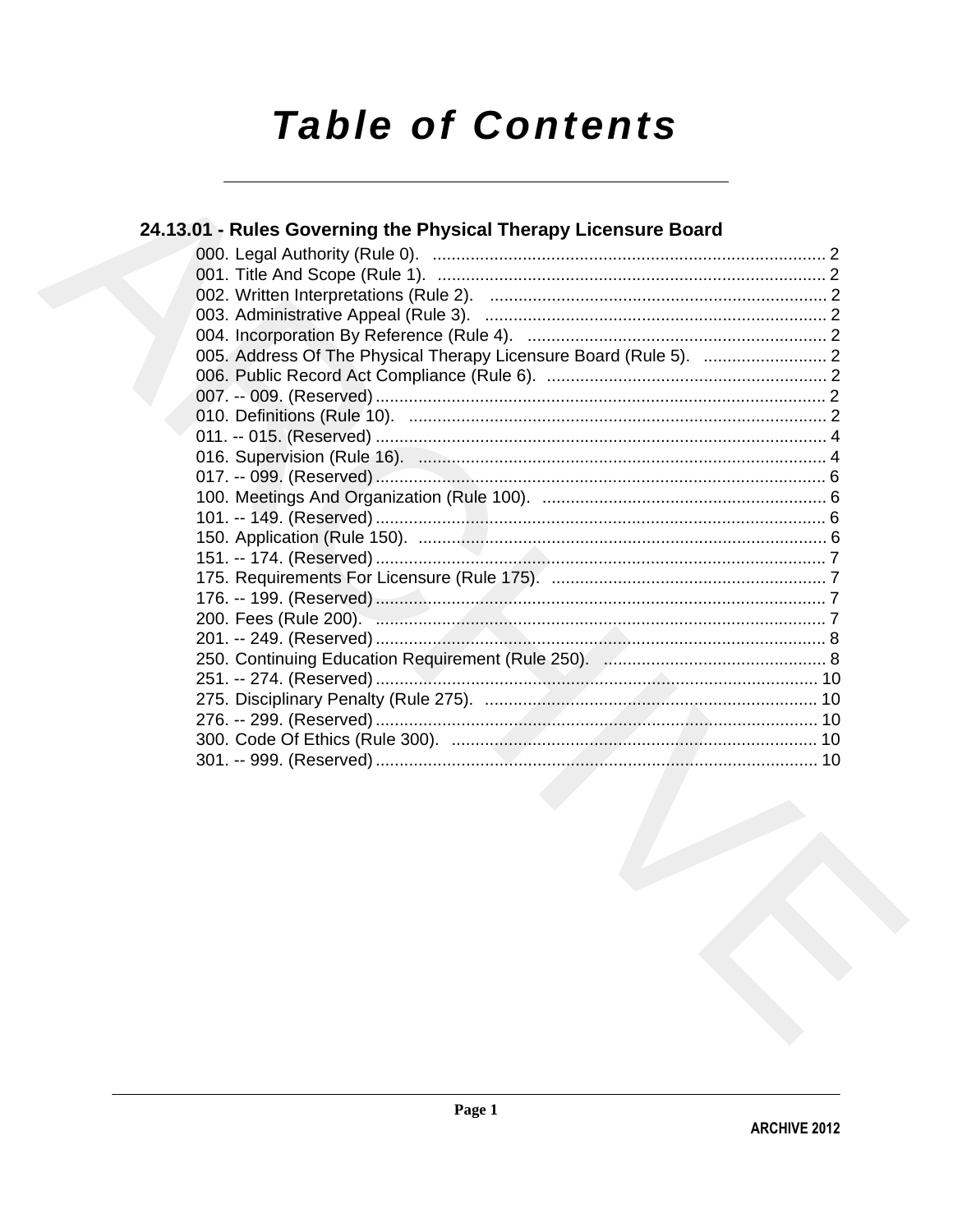#### **IDAPA 24 TITLE 13 CHAPTER 01**

#### **24.13.01 - RULES GOVERNING THE PHYSICAL THERAPY LICENSURE BOARD**

#### <span id="page-1-1"></span><span id="page-1-0"></span>**000. LEGAL AUTHORITY (RULE 0).**

These rules are hereby prescribed and established pursuant to the authority vested in the Physical Therapy Licensure Board by the provisions of Section 54-2206, Idaho Code. (3-19-07)

#### <span id="page-1-2"></span>**001. TITLE AND SCOPE (RULE 1).**

The rules shall be cited as IDAPA 24.13.01, "Rules Governing the Physical Therapy Licensure Board." (3-19-07)

#### <span id="page-1-3"></span>**002. WRITTEN INTERPRETATIONS (RULE 2).**

The board may have written statements that pertain to the interpretation of the rules of this chapter. Such interpretations, if any, are available for public inspection and copying at cost in the main office of the Bureau of Occupational Licenses. (3-19-07) Occupational Licenses.

#### <span id="page-1-4"></span>**003. ADMINISTRATIVE APPEAL (RULE 3).**

Administrative appeals shall be governed by the Administrative Procedure Act, Title 67, Chapter 52, Idaho Code. (3-19-07)

#### <span id="page-1-5"></span>**004. INCORPORATION BY REFERENCE (RULE 4).**

There are no documents incorporated by reference into this rule. (3-19-07)

#### <span id="page-1-6"></span>**005. ADDRESS OF THE PHYSICAL THERAPY LICENSURE BOARD (RULE 5).**

**24.13.01 - RULES GOVERNING THE PHYSICAL THERAPY LICENSURE BOARD<br>
1001.** LEGAL AIRTHORTY (BIT.E.0).<br>
There in the Physical Theorem is the authority version in the Physical Theorem is the System Theorem in the Physical The The office of the Physical Therapy Licensure Board is located within the Bureau of Occupational Licenses, 700 W. State Street, Boise, Idaho 83702. The Bureau is open between the hours of 8:00 a.m. and 5:00 p.m. each day except Saturdays, Sundays and holidays. The telephone number of the Board is (208) 334-3233. The Board's fax number is (208) 334-3945. The Board's e-mail address is pht@ibol.idaho.gov. The Board's official website is http:// www.ibol.idaho.gov. (3-19-07)

#### <span id="page-1-7"></span>**006. PUBLIC RECORD ACT COMPLIANCE (RULE 6).**

The records associated with The Physical Therapy Licensure Board are subject to the provisions of the Idaho Public<br>Records Act. Title 9. Chapter 3. Idaho Code. (3-19-07) Records Act, Title 9, Chapter 3, Idaho Code.

#### <span id="page-1-8"></span>**007. -- 009. (RESERVED)**

#### <span id="page-1-9"></span>**010. DEFINITIONS (RULE 10).**

<span id="page-1-14"></span><span id="page-1-12"></span><span id="page-1-11"></span><span id="page-1-10"></span>**01. Board**. The Physical Therapy Licensure Board. (3-19-07)

**02. Bureau**. Bureau means the Idaho Bureau of Occupational Licenses as created in section 67-2602, Idaho Code. (3-19-07)

**03. Physical Therapist**. An individual who meets all the requirements of Title 54, Chapter 22, Idaho Ids an active license and who engages in the practice of physical therapy. (3-19-07) Code, holds an active license and who engages in the practice of physical therapy.

<span id="page-1-15"></span>**04. Physical Therapist Assistant**. An individual who meets the requirements of Title 54, Chapter 22, Idaho Code, holds an active license, and who performs physical therapy procedures and related tasks that have been selected and delegated only by a supervising physical therapist. (3-19-07) selected and delegated only by a supervising physical therapist.

<span id="page-1-16"></span>**05.** Supportive Personnel. An individual, or individuals, who are neither a physical therapist or a physical therapist assistant, but who are employed by and/or trained under the direction of a licensed physical therapist to perform designated non-treatment patient related tasks and routine physical therapy tasks. (3-19therapist to perform designated non-treatment patient related tasks and routine physical therapy tasks.

<span id="page-1-13"></span>**06. Non-Treatment Patient Related Tasks**. Actions and procedures related to patient care that do not involve direct patient treatment or direct personal supervision, but do require a level of supervision not less than

**Section 000 Page 2**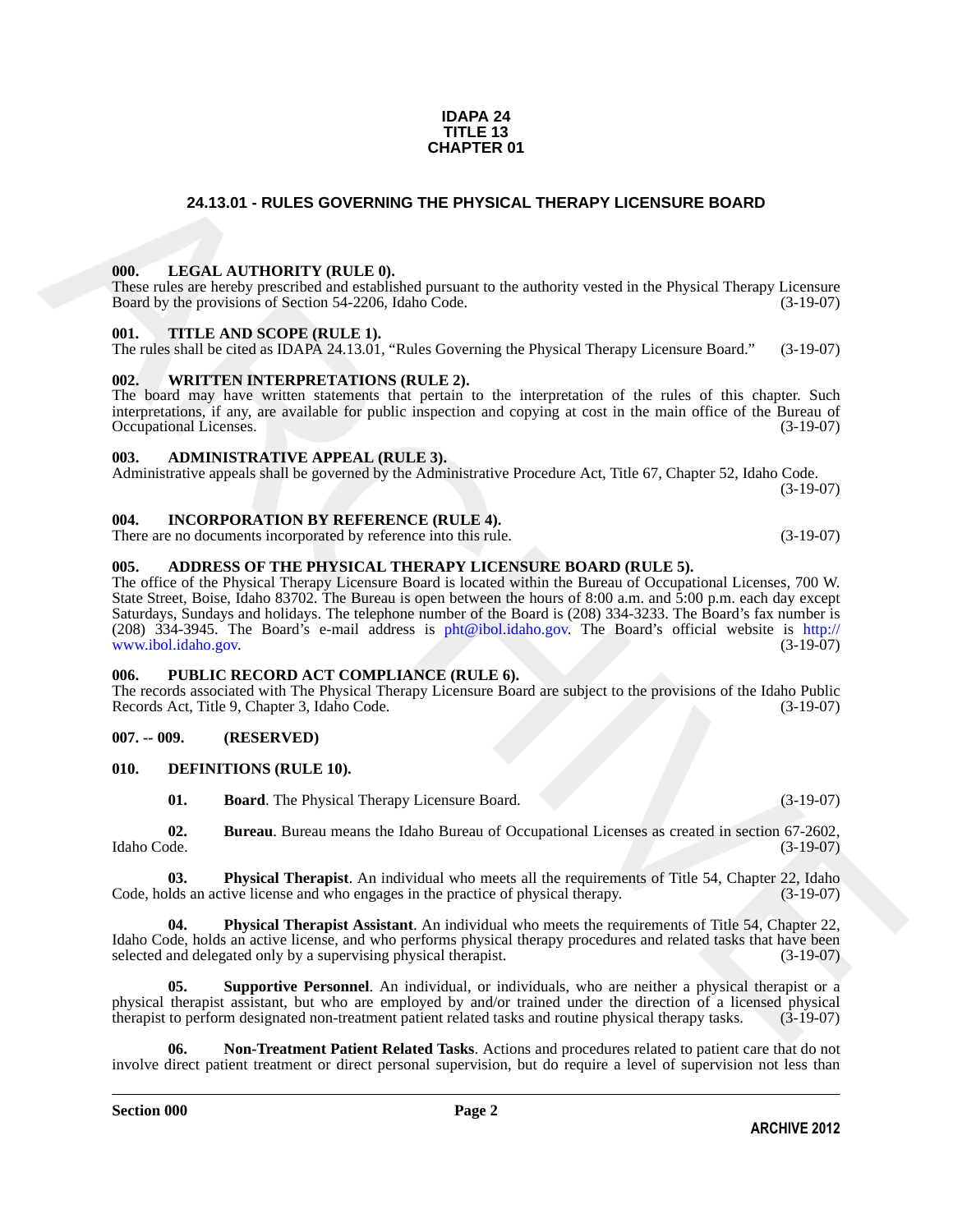#### *IDAHO ADMINISTRATIVE CODE IDAPA 24.13.01 - Rules Governing the* **Physical Therapy Licensure Board**

<span id="page-2-1"></span><span id="page-2-0"></span>

|  |  |  |  |  | $(3-19-07)$ |
|--|--|--|--|--|-------------|
|--|--|--|--|--|-------------|

| treatment would so require.  | when such assistance is requested by a physical therapist or physical therapist assistant when safety and effective                                                                                                                                                                                                                                                                                        | $(3-19-07)$ |
|------------------------------|------------------------------------------------------------------------------------------------------------------------------------------------------------------------------------------------------------------------------------------------------------------------------------------------------------------------------------------------------------------------------------------------------------|-------------|
| 07.                          | Routine Physical Therapy Tasks. Actions and procedures within the scope of practice of physical<br>therapy, which do not require the special skills or training of a physical therapist or physical therapist assistant,<br>rendered directly to a patient by supportive personnel at the request of and under the direct personal supervision of a<br>physical therapist or physical therapist assistant. | $(3-19-07)$ |
| 08.                          | <b>Testing.</b>                                                                                                                                                                                                                                                                                                                                                                                            | $(3-19-07)$ |
| a.<br>individuals including: | Standard methods and techniques used in the practice of physical therapy to gather data about                                                                                                                                                                                                                                                                                                              | $(3-19-07)$ |
| $\ddot{i}$ .                 | Electrodiagnostic and electrophysiological measurements;                                                                                                                                                                                                                                                                                                                                                   | $(3-19-07)$ |
| ii.                          | Assessment or evaluation of muscle strength, force, endurance and tone;                                                                                                                                                                                                                                                                                                                                    | $(3-19-07)$ |
| iii.                         | Reflexes;                                                                                                                                                                                                                                                                                                                                                                                                  | $(3-19-07)$ |
| iv.                          | Automatic reactions;                                                                                                                                                                                                                                                                                                                                                                                       | $(3-19-07)$ |
| V.                           | Posture and body mechanics;                                                                                                                                                                                                                                                                                                                                                                                | $(3-19-07)$ |
| vi.                          | Movement skill and accuracy;                                                                                                                                                                                                                                                                                                                                                                               | $(3-19-07)$ |
| vii.                         | Joint range of motion and stability;                                                                                                                                                                                                                                                                                                                                                                       | $(3-19-07)$ |
| viii.                        | Sensation;                                                                                                                                                                                                                                                                                                                                                                                                 | $(3-19-07)$ |
| ix.                          | Perception;                                                                                                                                                                                                                                                                                                                                                                                                | $(3-19-07)$ |
| X.                           | Peripheral nerve function integrity;                                                                                                                                                                                                                                                                                                                                                                       | $(3-19-07)$ |
| xi.                          | Locomotor skills;                                                                                                                                                                                                                                                                                                                                                                                          | $(3-19-07)$ |
| xii.                         | Fit, function and comfort of prosthetic, orthotic, and other assistive devices;                                                                                                                                                                                                                                                                                                                            | $(3-19-07)$ |
| xiii.                        | Limb volume, symmetry, length and circumference;                                                                                                                                                                                                                                                                                                                                                           | $(3-19-07)$ |
| xiv.                         | Clinical evaluation of cardiac and respiratory status to include adequacy of pulses, noninvasive<br>assessment of peripheral circulation, thoracic excursion, vital capacity, and breathing patterns;                                                                                                                                                                                                      | $(3-19-07)$ |
| XV.                          | Vital signs such as pulse, respiratory rate, and blood pressure;                                                                                                                                                                                                                                                                                                                                           | $(3-19-07)$ |
| XVI.                         | Activities of daily living; and the physical environment of the home and work place; and (3-19-07)                                                                                                                                                                                                                                                                                                         |             |
| xvii.                        | Pain patterns, localization and modifying factors; and                                                                                                                                                                                                                                                                                                                                                     | $(3-19-07)$ |
| xviii.                       | Photosensitivity.                                                                                                                                                                                                                                                                                                                                                                                          | $(3-19-07)$ |

**b.** Specifically excluded are the ordering of electromyographic study, electrocardiography, thermography, invasive vascular study, selective injection tests, or complex cardiac or respiratory function studies without consultation and direction of a physician. (3-19-07) without consultation and direction of a physician.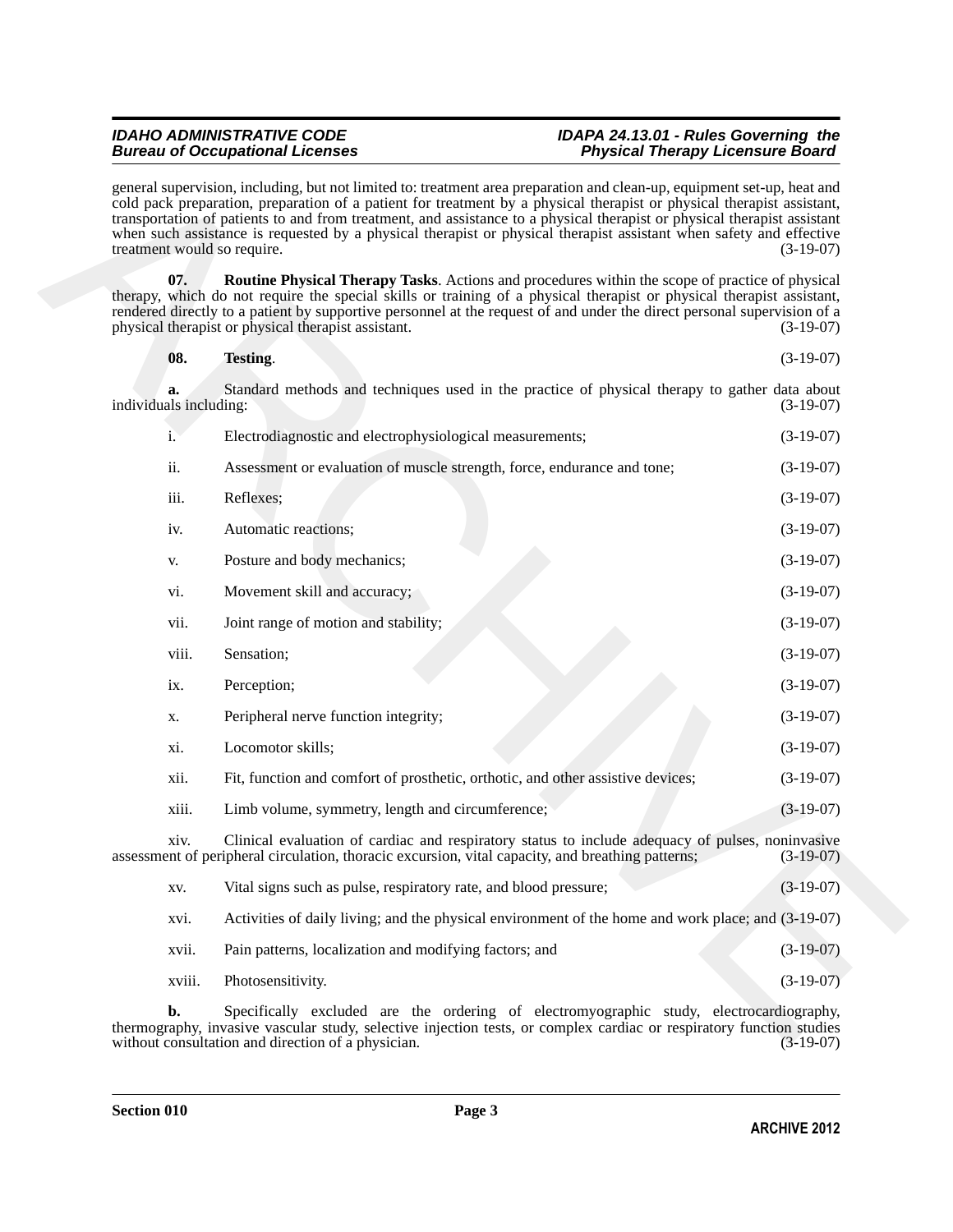<span id="page-3-7"></span><span id="page-3-5"></span>**09. Functional Mobility Training**. Includes gait training, locomotion training, and posture training.  $(3-19-07)$ 

**10. Manual Therapy**. Skilled hand movements to mobilize or manipulate soft tissues and joints for the purpose of:  $(3-19-07)$ 

**a.** Modulating pain, increasing range of motion, reducing or eliminating soft tissue swelling, (3-19-07) inflammation or restriction;

| $\mathbf{b}$ . | Inducing relaxation; | $(3-19-07)$ |
|----------------|----------------------|-------------|
|----------------|----------------------|-------------|

**c.** Improving contractile and non-contractile tissue extensibility; and  $(3-19-07)$ 

<span id="page-3-9"></span><span id="page-3-6"></span>**d.** Improving pulmonary function. (3-19-07)

**11. Physical Agents or Modalities**. Thermal, acoustic, radiant, mechanical, or electrical energy used ce physiologic changes in tissues. (3-19-07) to produce physiologic changes in tissues.

**12. General Supervision**. A physical therapist's availability at least by means of telecommunications, which does not require a physical therapist to be on the premises where physical therapy is being provided, for the direction of a physical therapist assistant. (3-19-07)

<span id="page-3-3"></span>**13. Direct Supervision**. A physical therapist's or physical therapist assistant's physical presence and ity to render direction in person and on the premises where physical therapy is being provided. (3-19-07) availability to render direction in person and on the premises where physical therapy is being provided.

<span id="page-3-10"></span><span id="page-3-2"></span>**14. Direct Personal Supervision**. A physical therapist's or physical therapist assistant's direct and continuous physical presence and availability to render direction, in person and on the premises where physical therapy is being provided. The physical therapist or physical therapist assistant must have direct contact with the patient during each session and assess patient response to delegated treatment. (3-19-07) patient during each session and assess patient response to delegated treatment.

**99.** Functional Mobility Turbinity Includes pair training, becomes rating, and peatus  $(314)$ <br>
1993. Manual Therapy, Skilled band noweacens to mobilize or manipulars soft tissues and joints for the<br>
perpendix of Manual T **15. Supervising Physical Therapist**. A licensed physical therapist who developed and recorded the initial plan of care and/or who has maintained regular treatment sessions with a patient. Such physical therapist's designation of another licensed physical therapist if the physical therapist who developed and recorded the initial plan of care or maintained regular treatment sessions is not available to provide direction at least by means of telecommunications. (3-19-07) telecommunications.

<span id="page-3-8"></span>**16. Nationally Accredited School**. A school or course of physical therapy or physical therapist with a curriculum approved by:  $(3-19-07)$ assistant with a curriculum approved by:

**a.** The American Physical Therapy Association (APTA) from 1926 to 1936; or the APTA ation Commission: or (3-19-07) Accreditation Commission; or

**b.** The Council on Medical Education and Hospitals of the American Medical Association from 1936 to 1960; or (3-19-07) to 1960; or  $(3-19-07)$ 

**c.** An accrediting agency recognized by the U.S. Department of Education, the Council on ndary Accreditation, or a successor entity or both.  $(4-7-11)$ Postsecondary Accreditation, or a successor entity, or both.

<span id="page-3-4"></span>**17. Examination**. The examination shall be the National Physical Therapy Examination (NPTE) administered by Federation of State Boards of Physical Therapy. The examination may also include a jurisprudence examination adopted by the Board.

#### <span id="page-3-0"></span>**011. -- 015. (RESERVED)**

#### <span id="page-3-11"></span><span id="page-3-1"></span>**016. SUPERVISION (RULE 16).**

A physical therapist shall supervise and be responsible for patient care given by physical therapist assistants, supportive personnel, physical therapy students, and physical therapist assistant students. (3-19-07) supportive personnel, physical therapy students, and physical therapist assistant students.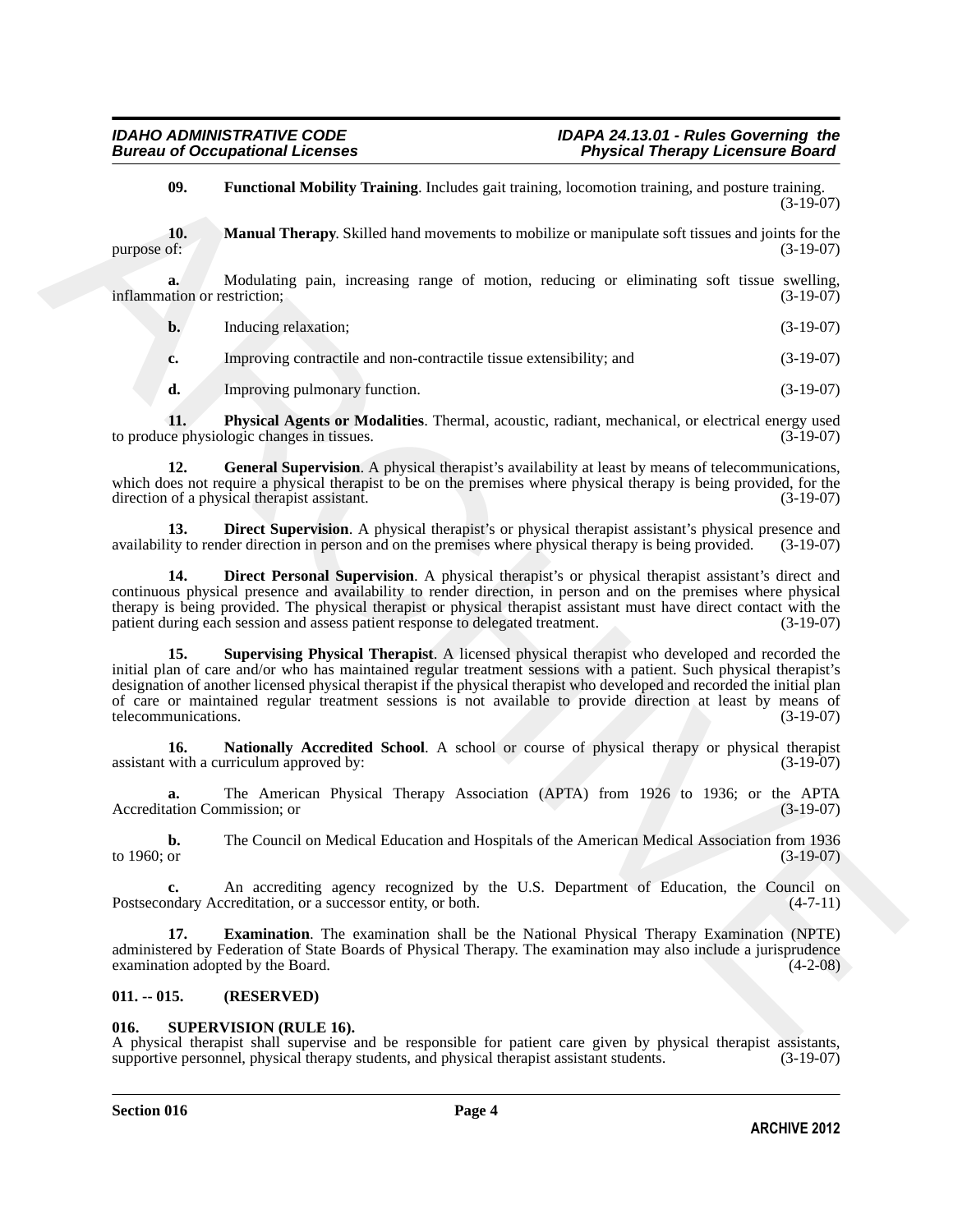**01.** Procedures and Interventions Performed Exclusively by Physical Therapist. The following res and interventions shall be performed exclusively by a physical therapist: (3-19-07) procedures and interventions shall be performed exclusively by a physical therapist:

<span id="page-4-0"></span>**a.** Interpretation of a referral for physical therapy if a referral has been received. (3-19-07)

**b.** Performance of the initial patient evaluation and problem identification including a diagnosis for physical therapy and a prognosis for physical therapy. (3-19-07)

**c.** Development or modification of a treatment plan of care which is based on the initial evaluation and which includes long-term and short-term physical therapy treatment goals. (3-19-07)

**d.** Assessment of the competence of physical therapist assistants, physical therapy students, physical therapist assistant students, and supportive personnel to perform assigned procedures, interventions and routine tasks. (3-19-07)

**e.** Selection and delegation of appropriate portions of treatment procedures, interventions and routine physical therapy tasks to the physical therapist assistants, physical therapy students, physical therapist assistant students, and supportive personnel. (3-19-07)

**f.** Performance of a re-evaluation when any change in a patient's condition occurs that is not consistent with the physical therapy treatment plan of care, patient's anticipated progress, and physical therapy treatment goals.

**g.** Performance and documentation of a discharge evaluation and summary of the physical therapy t plan.  $(3-19-07)$ treatment plan.

<span id="page-4-1"></span>**02.** Supervision of Physical Therapist Assistants. A physical therapist assistant shall be supervised sical therapist by no less standard than general supervision. (3-19-07) by a physical therapist by no less standard than general supervision.

**a.** A physical therapist assistant shall not change a procedure or intervention unless such change of procedure or intervention has been included within the treatment plan of care as set forth by a physical therapist. (3-19-07)

**THE CONDUCT CONDUCT AND INTERFERIOR CONTINUEST (SECURITE THE CONTINUEST (SECURITE THE CONDUCT CONDUCT (SECURITE AND INTERFERIOR CONDUCT (SECURITE AND INTERFERIOR CONDUCT (SECURITE AND INTERFERIOR CONDUCT CONDUCT (SECURIT b.** A physical therapist assistant may not continue to provide treatment as specified under a treatment plan of care if a patient's condition changes such that further treatment necessitates a change in the established treatment plan of care unless the physical therapist assistant has consulted with the supervising physical therapist prior to the patient's next appointment for physical therapy, and a re-evaluation is completed by the supervising physical therapist. (3-19-07)

**c.** A patient re-evaluation must be performed and documented by the supervising physical therapist a minimum of every five (5) visits or once a week if treatment is performed more than once per day. (3-19-07)

**d.** A physical therapist assistant may refuse to perform any procedure, intervention, or task delegated by a physical therapist when such procedure, intervention, or task is beyond the physical therapist assistant's skill level or scope of practice standards.

A physical therapist shall not be required to co-sign any treatment related documents prepared by a assistant, unless required to do so in accordance with law, or by a third-party. (3-19-07) physical therapist assistant, unless required to do so in accordance with law, or by a third-party. (3-19-07)

<span id="page-4-3"></span>**03. Supervision of Supportive Personnel**. Any routine physical therapy tasks performed by supportive personnel shall require direct personal supervision. (3-19-07)

**04.** Supervision of Physical Therapy and Physical Therapist Assistant Students. Supervision of therapy students and physical therapist assistant students shall require direct supervision. (3-19-07) physical therapy students and physical therapist assistant students shall require direct supervision.

<span id="page-4-2"></span>**a.** A physical therapy student shall only be supervised by the direct supervision of a physical therapist.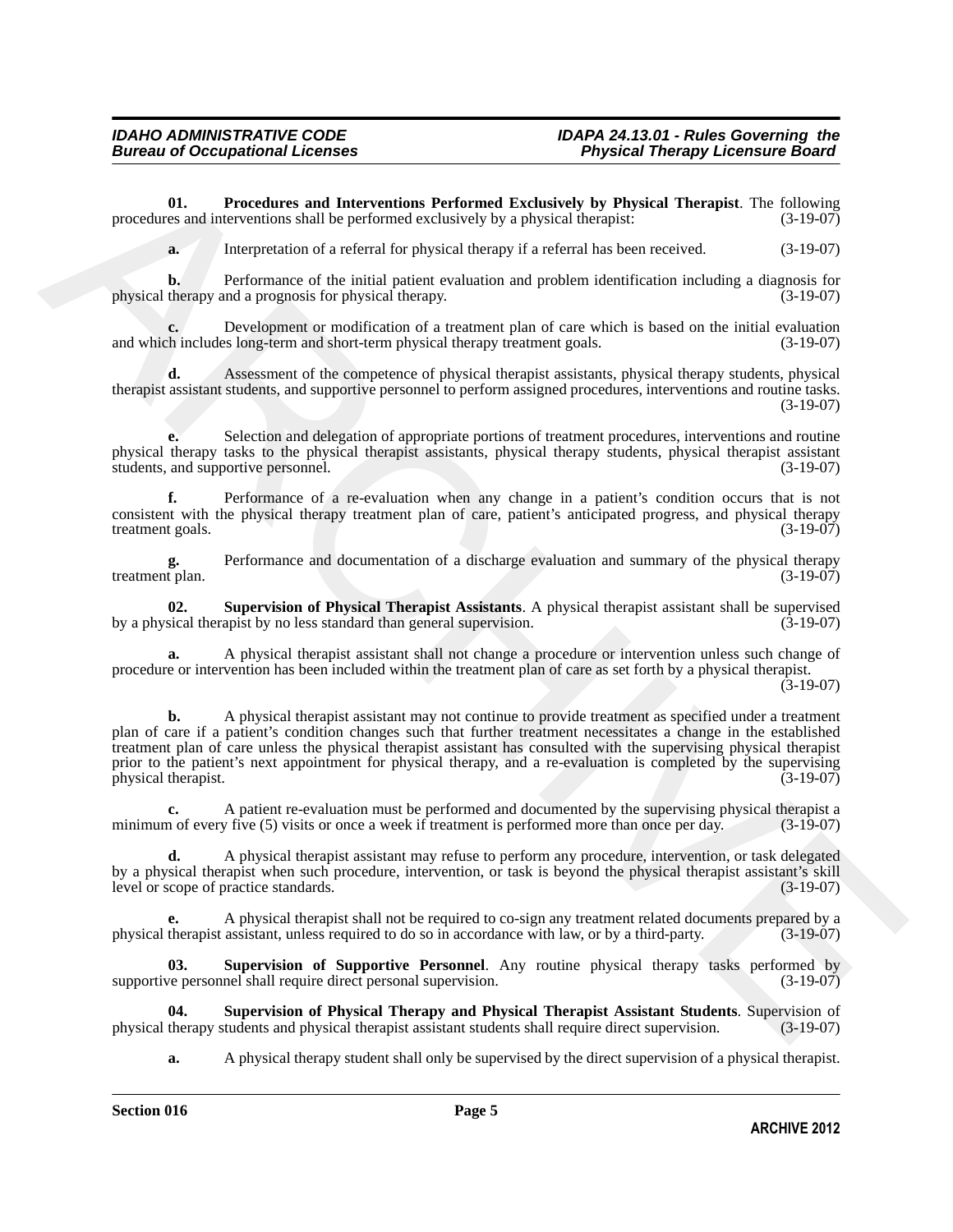#### *IDAHO ADMINISTRATIVE CODE IDAPA 24.13.01 - Rules Governing the* **Physical Therapy Licensure Board**

(3-19-07)

**b.** A physical therapy student shall be required to sign all treatment notes with the designation "SPT" after their name, and all such signatures shall require the co-signature of the supervising physical therapist. (3-19-07)

**c.** A physical therapist assistant student shall be required to sign all treatment notes with the designation "SPTA" after their name, and all such signatures shall require the co-signature of the supervising physical therapist or supervising physical therapist assistant. (3-19-07)

#### <span id="page-5-9"></span>**05. Supervision Ratios**. (3-19-07)

**a.** At no time during the treatment of a patient or patients for physical therapy shall the number of physical therapist assistants providing such treatment be more than twice in number of such supervising physical therapist(s) providing physical therapy treatment at any physical therapy practice or site. (3-19-07) therapist(s) providing physical therapy treatment at any physical therapy practice or site.

**b.** At no time during the treatment of a patient or patients for physical therapy shall the number of supportive personnel performing routine physical therapy tasks be more than twice in number of such supervising physical therapist(s) or supervising physical therapist assistant(s) providing physical therapy treatment at any physical therapy practice or site. (3-19-07)

**c.** At no time during the treatment of a patient or patients for physical therapy shall the number of physical therapy students performing delegated supervised physical therapy tasks be more than twice in number of such supervising physical therapist(s) providing physical therapy treatment at any physical therapy practice or site.

(3-19-07)

**d.** At no time during the treatment of a patient or patients for physical therapy shall the number of physical therapist assistant students performing delegated supervised physical therapy tasks be more than twice in number of such supervising physical therapist(s) or supervising physical therapist assistant(s) providing physical therapy treatment at any physical therapy practice or site. (3-19-07) therapy treatment at any physical therapy practice or site.

(5.19.00)<br>
A physical decay valent dail be required to signal restore twist with the length of the specific of the specific of the specific of the specific of the specific of the specific of the specific of the specific o **e.** At no time during the treatment of a patient or patients for physical therapy shall the number of physical therapist assistants, physical therapy students, physical therapist assistants students, and supportive personnel, or a combination thereof, performing delegated supervised physical therapy or routine physical therapy tasks be more than three (3) times in number of such physical therapist(s) providing physical therapy treatment at any physical therapy practice or site; nor shall the number of physical therapist assistant students or supportive personnel, or a combination thereof, performing delegated and supervised physical therapy tasks or routine physical therapy tasks be more than twice in number of such physical therapist assistant(s) providing physical therapy treatment at any<br>(3-19-07) physical therapy practice or site. physical therapy practice or site.

#### <span id="page-5-0"></span>**017. -- 099. (RESERVED)**

#### <span id="page-5-7"></span><span id="page-5-6"></span><span id="page-5-1"></span>**100. MEETINGS AND ORGANIZATION (RULE 100).**

**01. Meetings**. The Board shall meet at least once annually at such time and place as designated by the Board or the Chairman of the Board. Special meetings may be held at the call of the Chairman or any two (2) members, and all members shall be notified in writing.

<span id="page-5-8"></span>**Voting**. A quorum shall be three (3) Board members. A majority vote of Board members present shall be considered the action of the Board as a whole. Any motion before the Board shall fail on a tie vote.(3-19-07)

#### <span id="page-5-2"></span>**101. -- 149. (RESERVED)**

#### <span id="page-5-4"></span><span id="page-5-3"></span>**150. APPLICATION (RULE 150).**

Each applicant shall submit a completed written application on forms provided by the Board together with applicable fees. The application shall be verified under oath and shall require the following information: (3-19-07) fees. The application shall be verified under oath and shall require the following information:

<span id="page-5-5"></span>**01. Education**. The educational background of the applicant; (3-19-07)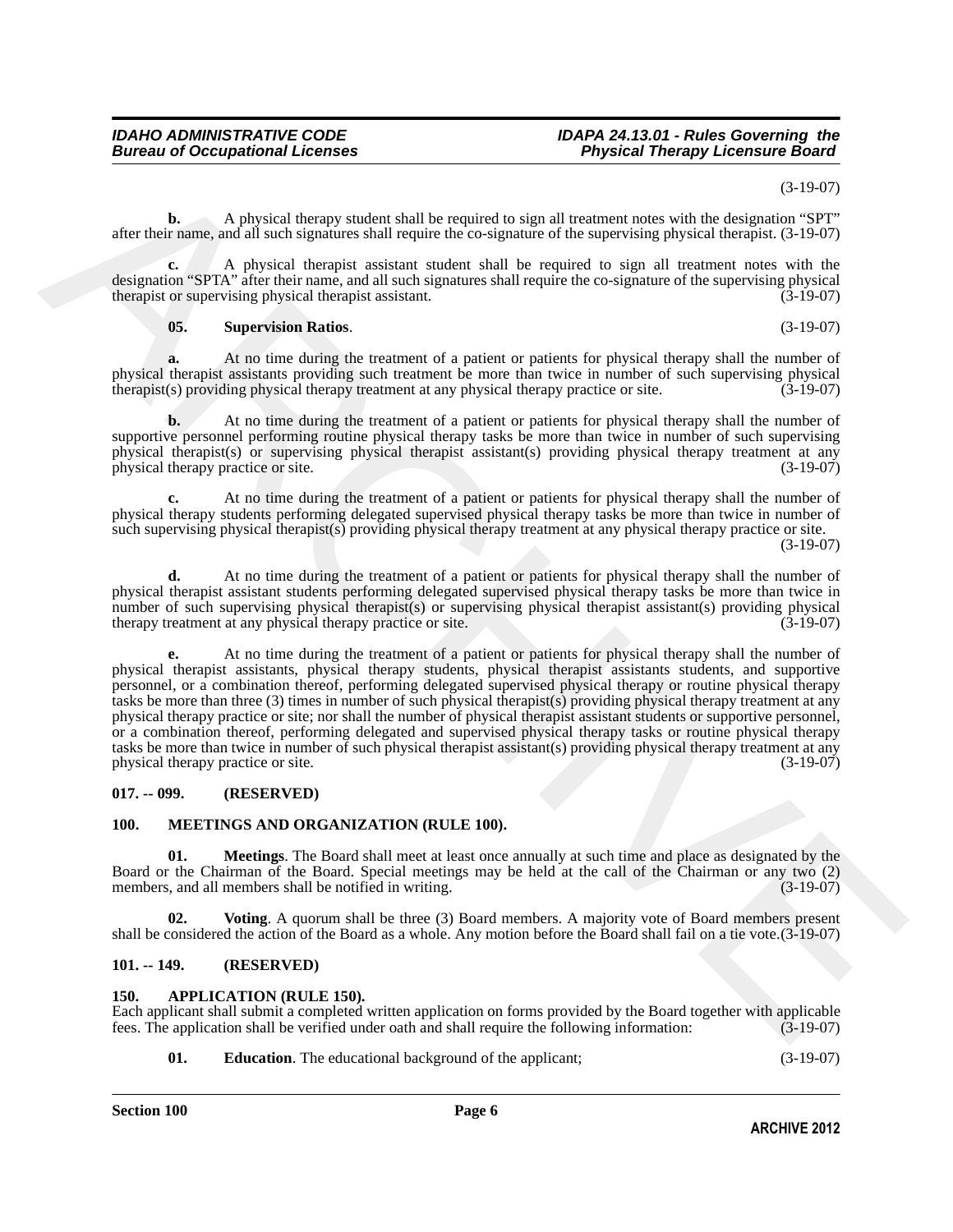<span id="page-6-6"></span><span id="page-6-5"></span><span id="page-6-4"></span>**02. Evidence of Graduation**. Evidence of graduation from a nationally accredited school; (3-19-07)

**03.** Criminal Convictions. The disclosure of any criminal conviction or charges against the applicant n minor traffic offenses; (3-19-07) other than minor traffic offenses;

**04. Disciplinary Action**. The disclosure of any disciplinary action against the applicant by any nal regulatory agency:  $(3-19-07)$ professional regulatory agency;

<span id="page-6-9"></span>**05. License or Registration Denial**. The disclosure of the denial of registration or licensure by any listrict regulatory body; (3-19-07) state or district regulatory body;

<span id="page-6-12"></span>**06.** References. Two (2) references from individuals, other than relatives or individuals living with the applicant, who have at least two (2) years of personal knowledge of the applicant's character and ability to provide physical therapy; (3-19-07) (3-19-07)

<span id="page-6-11"></span>**07. Photograph**. An un-mounted passport type photograph of the applicant, taken not more than one prior to the date of application; and (3-19-07)  $(1)$  year prior to the date of application; and

<span id="page-6-10"></span>**08. Other Information**. Such other information as the Board deems necessary to identify and evaluate cant's credentials. (3-19-07) the applicant's credentials.

<span id="page-6-7"></span>**09. Incomplete Applications**. The Board shall not review incomplete applications and shall not approve licensure for applicants who have failed to provide adequate proof of having met the licensure requirements. (3-19-07)

<span id="page-6-8"></span>**10. Lack of Activity**. Applications on file with the Board where an applicant has failed to respond to a Board request or where the applications have lacked activity for twelve (12) consecutive months shall be deemed denied and shall be terminated upon thirty (30) days written notice unless good cause is established to the Board.

 $(4 - 7 - 11)$ 

#### <span id="page-6-0"></span>**151. -- 174. (RESERVED)**

#### <span id="page-6-14"></span><span id="page-6-1"></span>**175. REQUIREMENTS FOR LICENSURE (RULE 175).**

An individual shall be entitled to a license upon meeting the following requirements:  $(4-2-08)$ 

<span id="page-6-16"></span><span id="page-6-15"></span>**01. Application**. Submission of a complete application establishing that the individual has met the tions as set forth in these rules. (4-2-08) qualifications as set forth in these rules.

**10.** Fortherm of Graduation, Evidence of graduation from a rationally assembled edon? (1.19.10)<br> **(3.2)** Cytombal Convictions, The disclosure of any constant conviction or data estatistic education<br>
or the minimum of the **02. Examination**. Submission of proof that the individual has successfully passed the NPTE with a scaled score of at least six hundred (600) and the jurisprudence examination with a score of at least seventy-five percent (75%). Foreign educated individuals whose native language is not English shall submit proof of successfully passing one (1) of the following English proficiency exams: (4-7-11)

Test of English as a Foreign Language (TOEFL) with minimum passing scores of two hundred computer test and five hundred sixty (560) for paper test; (4-7-11) twenty  $(220)$  for computer test and five hundred sixty  $(560)$  for paper test;

**b.** Test of English as a Foreign Language - internet based test (TOEFL IBT) with minimum passing scores of twenty-four (24) in writing; twenty-six (26) in speaking, twenty-one (21) in reading, and eighteen (18) in listening; or  $(4-7-11)$ listening; or  $(4-7-11)$ 

<span id="page-6-13"></span>**c.** As otherwise approved by the Board. (4-7-11)

<span id="page-6-2"></span>**176. -- 199. (RESERVED)**

<span id="page-6-3"></span>**200. FEES (RULE 200).**

**Section 175 Page 7**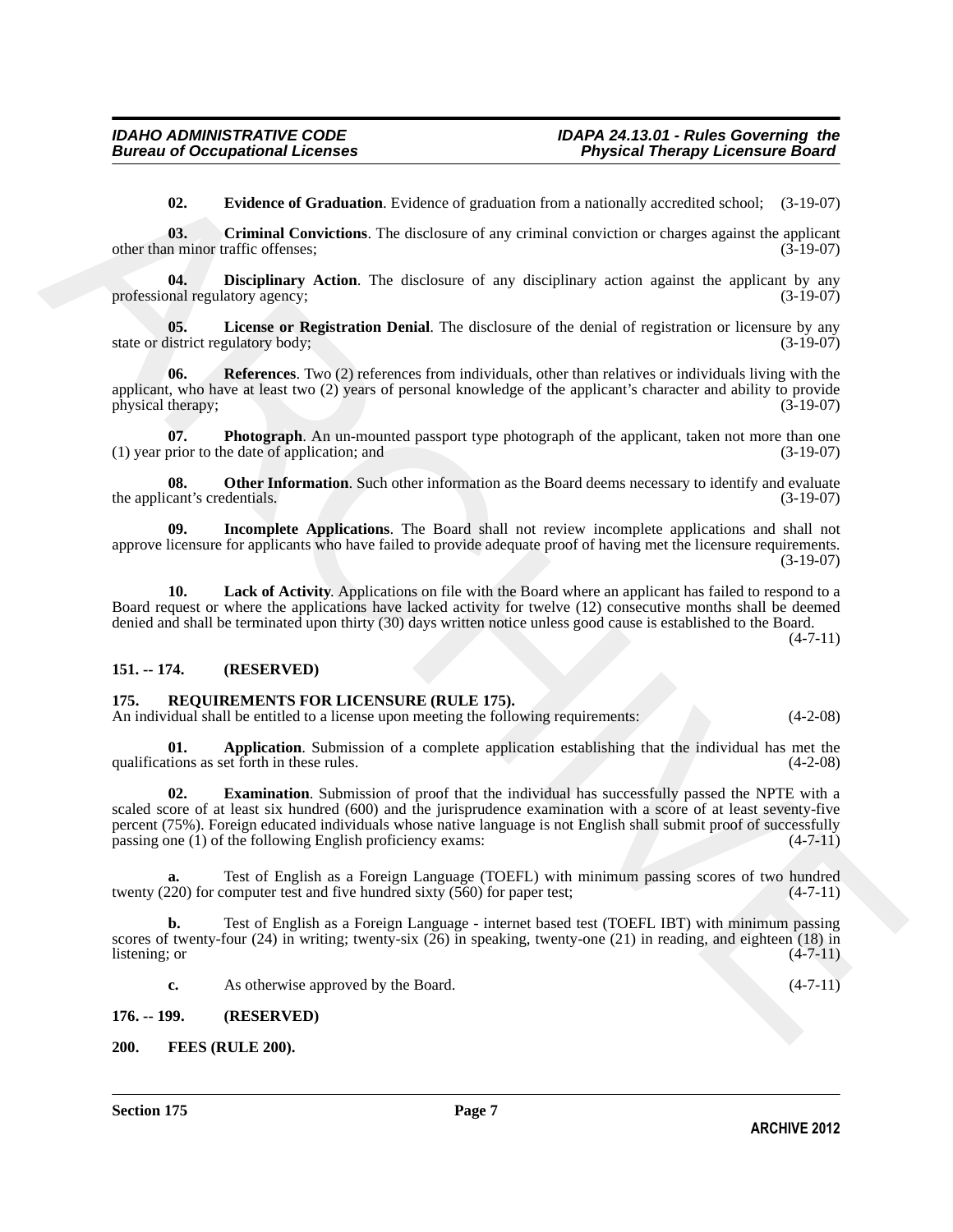#### <span id="page-7-12"></span>**01. License Fee**. (3-19-07)

**a.** The fee for the initial licensure and the annual renewal of a physical therapist shall be forty dollars (\$40). (4-9-09)

**b.** The fee for the initial licensure and the annual renewal of a physical therapist assistant shall be redollars (\$35). (4-9-09) thirty-five dollars  $(\$35)$ .

<span id="page-7-10"></span>**02. Examination Fee**. The fee for examination shall be that set by the examination entity approved by the Board and shall include an additional administrative fee of forty dollars (\$40). (3-19-07)

<span id="page-7-13"></span>**03.** Reinstatement Fee. A reinstatement fee shall be twenty-five dollars (\$25) and satisfactory proof of ul completion of the continuing education requirement. successful completion of the continuing education requirement.

<span id="page-7-9"></span>**04. Application Fee**. The application fee shall be fifty dollars (\$50) and shall accompany all ons. Fees shall not be refundable. (3-19-07) applications. Fees shall not be refundable.

<span id="page-7-11"></span>**05. Extraordinary Expenses**. In those situations where the processing of an application requires extraordinary expenses, the Board may charge the applicant reasonable fees to cover all or part of the extraordinary expenses.  $(3-19-07)$ 

#### <span id="page-7-0"></span>**201. -- 249. (RESERVED)**

#### <span id="page-7-2"></span><span id="page-7-1"></span>**250. CONTINUING EDUCATION REQUIREMENT (RULE 250).**

On and after January 1, 2008, every person holding a license issued by the Board must annually complete sixteen (16) contact hours of continuing education prior to license renewal.

<span id="page-7-4"></span>**01. Contact Hours**. The contact hours of continuing education shall be obtained in areas of study to the practice for which the license is issued as approved by the board. (3-19-07) germane to the practice for which the license is issued as approved by the board.

<span id="page-7-6"></span>**02. Documentation of Attendance**. It shall be necessary for the applicant to provide documentation verifying attendance by securing authorized signatures or other documentation from the course instructors, providers, or sponsoring institution substantiating any hours attended by the licensee. This documentation must be maintained by the licensee and provided to the board upon request by the board or its agent. (3-19-07)

<span id="page-7-7"></span>**03. Excess Hours**. Continuing education hours accumulated during the twelve (12) months immediately preceding the license expiration date may be applied toward meeting the continuing education requirement for the next license renewal. Hours in excess of the required hours may be carried forward. Excess hours may be used only during the next renewal period and may not be carried forward more than one (1) time. (3-19-07)

<span id="page-7-8"></span><span id="page-7-3"></span>**04. Compliance Audit**. The board may conduct random continuing education audits of those persons required to obtain continuing education in order to renew a license and require that proof acceptable to the board of meeting the continuing education requirement be submitted to the bureau. Failure to provide proof of meeting the continuing education upon request of the board shall be grounds for disciplinary action. (3-19-07) continuing education upon request of the board shall be grounds for disciplinary action.

0.1. However Free,<br>
16. There for the initial licensum and the annual sensoral of a physical decay<br>in the formula matrix of the formula matrix and the matrix and a physical decay<br>interview (4.460)<br>
this y-law dollars (355 **05. Special Exemption**. The board shall have authority to make exceptions for reasons of individual hardship, including health (certified by a medical doctor) or other good cause. The licensee must provide any information requested by the board to assist in substantiating hardship cases. This exemption is granted at the sole discretion of the board.

<span id="page-7-5"></span>**06. Continuing Education Credit Hours**. Hours of continuing education credit may be obtained by attending and participating in a continuing education activity approved by the Board. (3-19-07)

**a.** General Criteria. A continuing education activity which meets all of the following criteria is the for continuing education credit:  $(3-19-07)$ appropriate for continuing education credit:

i. Constitutes an organized program of learning which contributes directly to the professional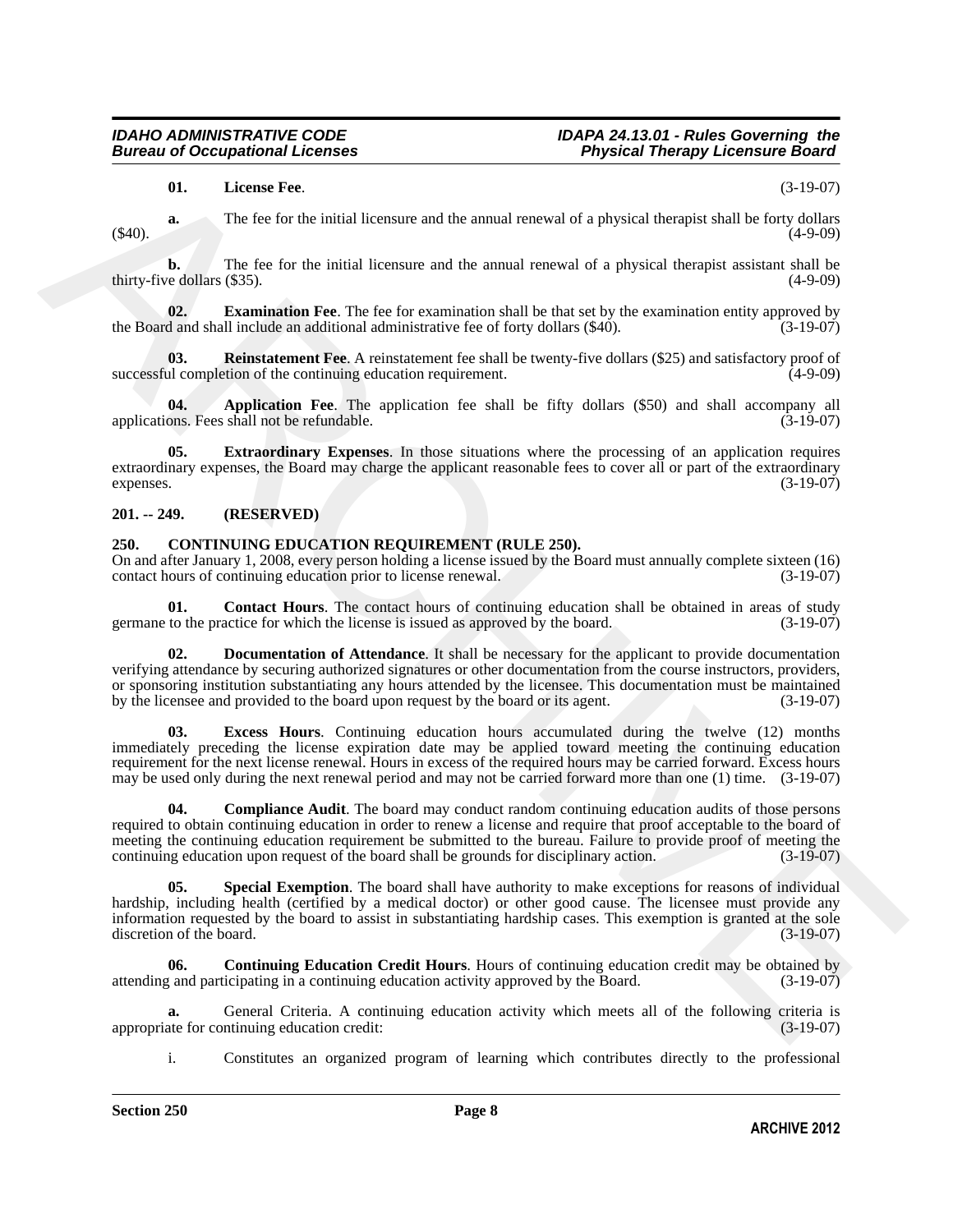| competency of the licensee; |                                                                                                                                                                                                                                                                                                         | $(3-19-07)$ |
|-----------------------------|---------------------------------------------------------------------------------------------------------------------------------------------------------------------------------------------------------------------------------------------------------------------------------------------------------|-------------|
| ii.                         | Pertains to subject matters integrally related and germane to the practice of the profession;                                                                                                                                                                                                           | $(3-19-07)$ |
| iii.<br>presenters;         | Conducted by individuals who have specialized education, training and experience to be considered<br>qualified to present the subject matter of the program. The Board may request documentation of the qualifications of                                                                               | $(3-19-07)$ |
| iv.                         | Application for Board approval is accompanied by a paper, manual or outline which describes the<br>specific offering and includes the program schedule, goals and objectives; and                                                                                                                       | $(3-19-07)$ |
| V.                          | Provides proof of attendance to licensees in attendance including: Date, location, course title,<br>presenter(s); Number of program contact hours (One $(1)$ contact hour equals one $(1)$ hour of continuing education<br>credit.); and the official signature or verification of the program sponsor. | $(3-19-07)$ |
| $b$ .                       | Specific Criteria. Continuing education hours of credit may be obtained by:                                                                                                                                                                                                                             | $(3-19-07)$ |
| maintained for audit;       | Presenting professional programs which meet the criteria listed in these rules. Two (2) hours of<br>credit will be awarded for each hour of presentation by the licensee. A course schedule or brochure must be                                                                                         | $(3-19-07)$ |
| ii.                         | Providing official transcripts indicating successful completion of academic courses which apply to<br>the field of physical therapy in order to receive the following continuing education credits:                                                                                                     | $(3-19-07)$ |
| (1)                         | One $(1)$ academic semester hour = fifteen $(15)$ continuing education hours of credit;                                                                                                                                                                                                                 | $(3-19-07)$ |
| (2)                         | One $(1)$ academic trimester hour = twelve $(12)$ continuing education hours of credit;                                                                                                                                                                                                                 | $(3-19-07)$ |
| (3)                         | One (1) academic quarter hour = ten (10) continuing education hours of credit.                                                                                                                                                                                                                          | $(3-19-07)$ |
| <i>iii.</i>                 | Attending workshops, conferences, symposiums or electronically transmitted, live interactive<br>conferences which relate directly to the professional competency of the licensee;                                                                                                                       | $(3-19-07)$ |
| iv.                         | Authoring research or other activities which are published in a recognized professional publication.<br>The licensee shall receive five (5) hours of credit per page;                                                                                                                                   | $(3-19-07)$ |
| V.                          | Viewing videotaped presentations if the following criteria are met:                                                                                                                                                                                                                                     | $(3-19-07)$ |
| (1)                         | There is a sponsoring group or agency;                                                                                                                                                                                                                                                                  | $(3-19-07)$ |
| (2)                         | There is a facilitator or program official present;                                                                                                                                                                                                                                                     | $(3-19-07)$ |
| (3)                         | The program official may not be the only attendee; and                                                                                                                                                                                                                                                  | $(3-19-07)$ |
| (4)                         | The program meets all the criteria specified in these rules;                                                                                                                                                                                                                                            | $(3-19-07)$ |
| vi.                         | Participating in home study courses that have a certificate of completion;                                                                                                                                                                                                                              | $(3-19-07)$ |
| vii.                        | Participating in courses that have business-related topics: marketing, time management,<br>government regulations, and other like topics;                                                                                                                                                               | $(3-19-07)$ |
| viii.                       | Participating in courses that have personal skills topics: career burnout, communication skills,<br>human relations, and other like topics;                                                                                                                                                             | $(4-7-11)$  |
| ix                          | Participating in courses that have general health topics: clinical research CPR child abuse                                                                                                                                                                                                             |             |

ix. Participating in courses that have general health topics: clinical research, CPR, child abuse  $\mu$ , and other like topics; (3-29-12) reporting, and other like topics;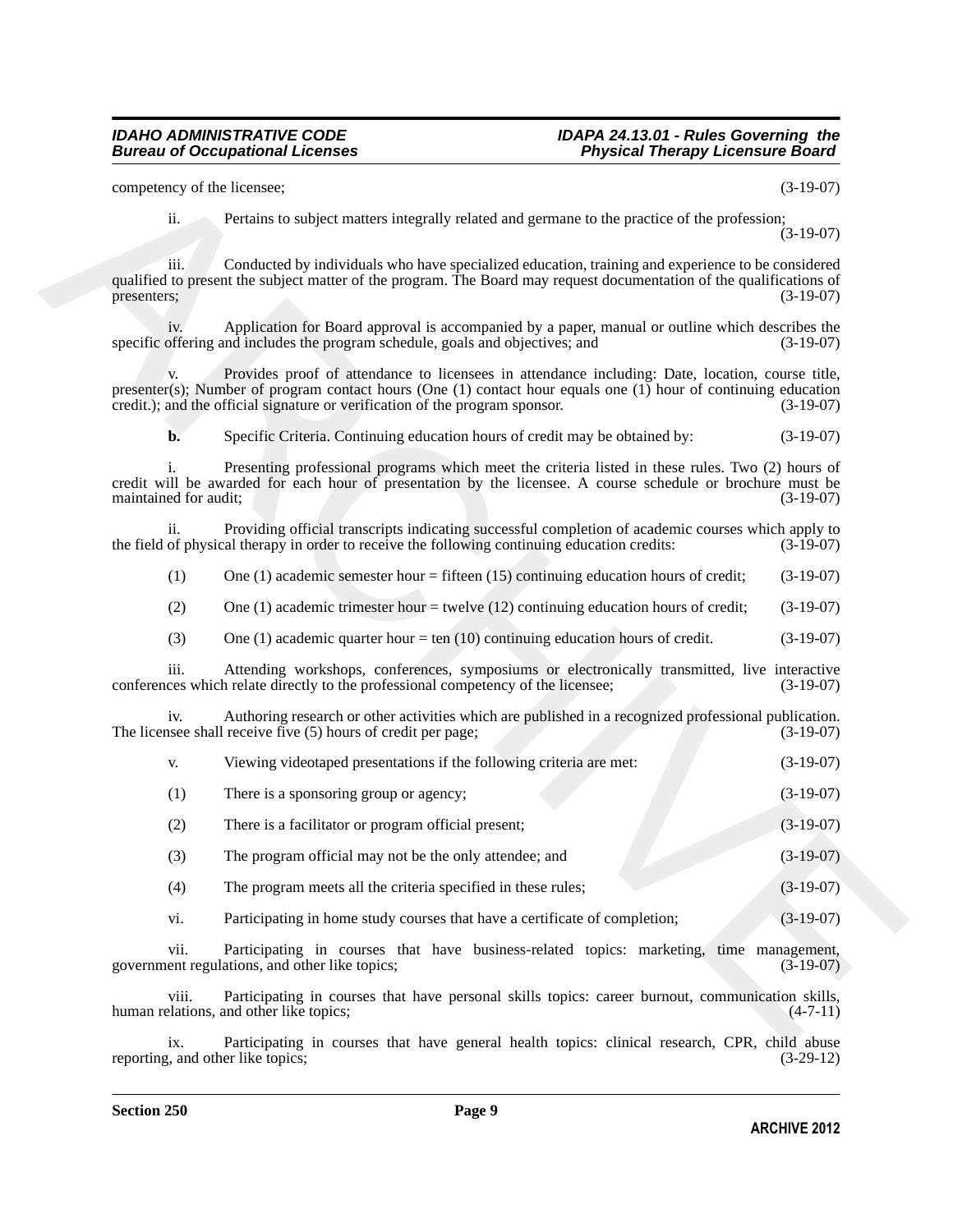## <span id="page-9-6"></span>**Bureau of Occupational Licenses**

|               | х.                              | Supervision of a physical therapist student or physical therapist assistant student in an accredited<br>college program. The licensee shall receive four $(4)$ hours of credit per year; and                                                                                                               | $(3-29-12)$                                              |
|---------------|---------------------------------|------------------------------------------------------------------------------------------------------------------------------------------------------------------------------------------------------------------------------------------------------------------------------------------------------------|----------------------------------------------------------|
|               | xi.                             | Completion and awarding of Board Certification or recertification by American Board of Physical<br>Therapy Specialists (ABPTS). The licensee shall receive sixteen (16) hours for the year the certification or<br>recertification was received.                                                           | $(3-29-12)$                                              |
|               | 07.                             | <b>Course Approval.</b> Courses of study relevant to physical therapy and sponsored or provided by the<br>following entities or organizations shall be approved for continuing education credits:                                                                                                          | $(3-29-12)$                                              |
|               | a.                              | The American Physical Therapy Association (APTA) or any of its sections or local chapters; or                                                                                                                                                                                                              | $(3-29-12)$                                              |
|               | b.                              | The Federation of State Boards of Physical Therapy (FSBPT); or                                                                                                                                                                                                                                             | $(3-29-12)$                                              |
|               | c.                              | Commission on Accreditation in Physical Therapy Education (CAPTE); or                                                                                                                                                                                                                                      | $(3-29-12)$                                              |
|               | d.                              | National Athletic Trainers Association (NATA); or                                                                                                                                                                                                                                                          | $(3-29-12)$                                              |
|               | е.                              | A College or University which is accredited or a candidate for accreditation by the Northwest<br>Association of Secondary and Higher Schools or any similar accrediting body; or                                                                                                                           | $(3-29-12)$                                              |
|               | f.                              | Otherwise approved by the Board.                                                                                                                                                                                                                                                                           | $(3-29-12)$                                              |
|               | 08.                             | Submitting False Reports or Failure to Comply. The Board may condition, limit, suspend, or<br>refuse to renew the license of any individual whom the Board determines submitted a false report of continuing<br>education or failed to comply with the continuing education requirements.                  | $(3-19-07)$                                              |
|               | 09.                             | Failure to Receive the Renewal Application. Failure to receive the renewal application shall not<br>relieve the licensee of the responsibility of meeting the continuing education requirements and submitting the renewal                                                                                 |                                                          |
|               |                                 | application and renewal fee.                                                                                                                                                                                                                                                                               |                                                          |
| $251. - 274.$ |                                 | (RESERVED)                                                                                                                                                                                                                                                                                                 |                                                          |
| 275.          |                                 | DISCIPLINARY PENALTY (RULE 275).                                                                                                                                                                                                                                                                           |                                                          |
|               | 01.<br>procedures of the Board. | Disciplinary Procedures. The disciplinary procedures of the Bureau are the disciplinary                                                                                                                                                                                                                    |                                                          |
|               | 02.                             | Civil Fine. The Board may impose a civil fine not to exceed one thousand dollars (\$1,000) for each<br>violation upon anyone licensed under Title 54, Chapter 22, Idaho Code who is found by the Board to be in violation<br>of Section 54-2219, Idaho Code.                                               |                                                          |
|               | 03.                             | Costs and Fees. The Board may order anyone licensed under Title 54, Chapter 22, Idaho Code,<br>who is found by the Board to be in violation of the provisions of Title 54, Chapter 22, Idaho Code, to pay the costs<br>and fees incurred by the Board in the investigation or prosecution of the licensee. | $(3-19-07)$<br>$(3-19-07)$<br>$(3-19-07)$<br>$(3-19-07)$ |
| $276. - 299.$ |                                 | (RESERVED)                                                                                                                                                                                                                                                                                                 |                                                          |
| 300.          |                                 | <b>CODE OF ETHICS (RULE 300).</b><br>Physical therapists and physical therapist assistants are responsible for maintaining and promoting ethical practice in<br>accordance with the ethical principles set forth in Appendix A and Appendix B to these rules.                                              | $(3-19-07)$                                              |

#### <span id="page-9-8"></span><span id="page-9-7"></span><span id="page-9-0"></span>**251. -- 274. (RESERVED)**

#### <span id="page-9-12"></span><span id="page-9-10"></span><span id="page-9-9"></span><span id="page-9-1"></span>**275. DISCIPLINARY PENALTY (RULE 275).**

#### <span id="page-9-11"></span><span id="page-9-2"></span>**276. -- 299. (RESERVED)**

#### <span id="page-9-5"></span><span id="page-9-3"></span>**300. CODE OF ETHICS (RULE 300).**

#### <span id="page-9-4"></span>**301. -- 999. (RESERVED)**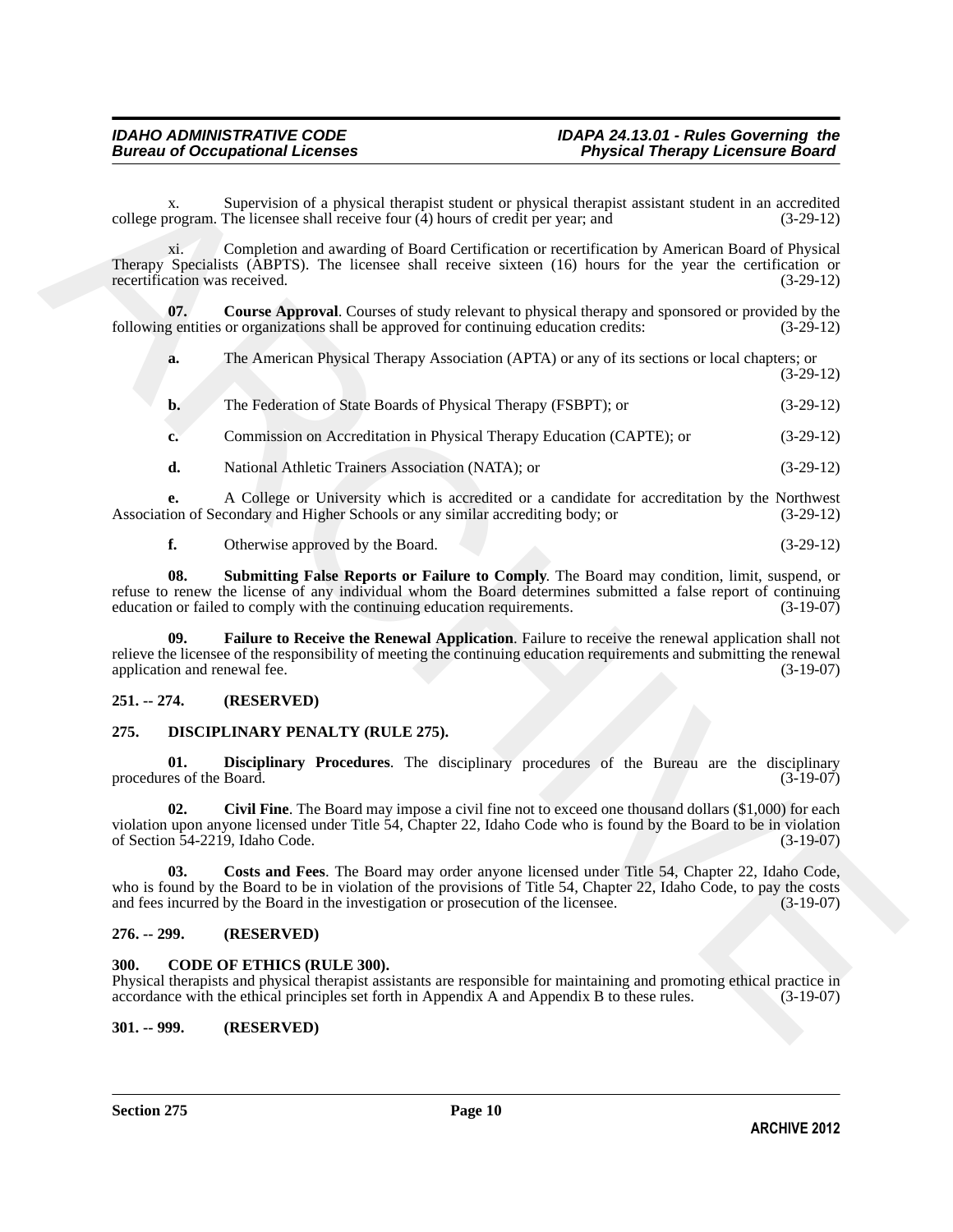#### *IDAHO ADMINISTRATIVE CODE IDAPA 24.13.01 - Rules Governing the* **Physical Therapy Licensure Board**

#### <span id="page-10-0"></span>**APPENDIX A - PHYSICAL THERAPIST CODE OF ETHICS**

#### **Preamble**

**Promotion** of **PPENISY (ALTERNATION CALCED)**<br>
The role of Euckley of the Architecton Physical Tempel Association sets physical productions of physical properties of the probability can be the properties of the probabilit This Code of Ethics of the American Physical Therapy Association sets forth principles for the ethical practice of physical therapy. All physical therapists are responsible for maintaining and promoting ethical practice. To this end, the physical therapist shall act in the best interest of the patient/client. This Code of Ethics shall be binding on all physical therapists.

#### **Principle 1**

A physical therapist shall respect the rights and dignity of all individuals and shall provide compassionate care.

#### **Principle 2**

A physical therapist shall act in a trustworthy manner toward patients/clients and in all other aspects of physical therapy practice.

#### **Principle 3**

A physical therapist shall comply with laws and regulations governing physical therapy and shall strive to effect changes that benefit patients/clients.

#### **Principle 4**

A physical therapist shall exercise sound professional judgment.

#### **Principle 5**

A physical therapist shall achieve and maintain professional competence.

#### **Principle 6**

A physical therapist shall maintain and promote high standards for physical therapy practice, education, and research.

#### **Principle 7**

A physical therapist shall seek only such remuneration as is deserved and reasonable for physical therapy services.

#### **Principle 8**

A physical therapist shall provide and make available accurate and relevant information to patients/clients about their care and to the public about physical therapy services.

#### **Principle 9**

A physical therapist shall protect the public and the profession from unethical, incompetent, and illegal acts.

#### **Principle 10**

A physical therapist shall endeavor to address the health needs of society.

#### **Principle 11**

A physical therapist shall respect the rights, knowledge, and skills of colleagues and other health care professionals.

#### <span id="page-10-1"></span>**APPENDIX B - PHYSICAL THERAPIST ASSISTANT CODE OF ETHICS**

## **Preamble**

This document of the American Physical Therapy Association sets forth standards for the ethical conduct of the physical therapist assistant. All physical therapist assistants are responsible for maintaining high standards of conduct while assisting physical therapists. The physical therapist assistant shall act in the best interest of the patient/client. These standards of conduct shall be binding on all physical therapist assistants.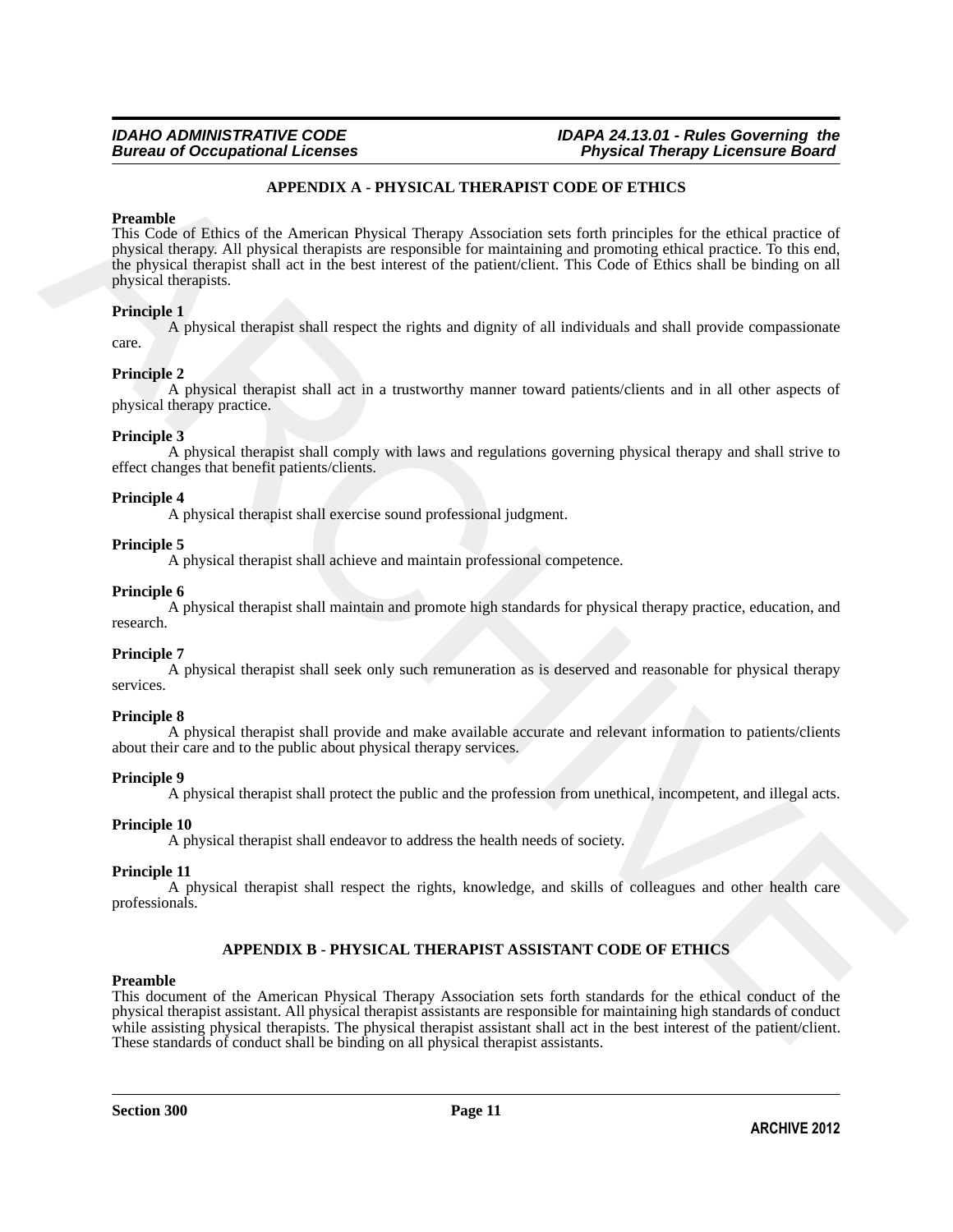#### **Standard 1**

**Shandard** 1<br>
1 physical freespics assigned shall respect the rights and dignity of all individuals and shall provide<br>
compositions (2)<br> **A physical therapies assigned assigned assigned as in a transvectivy parameter towa** A physical therapist assistant shall respect the rights and dignity of all individuals and shall provide compassionate care.

#### **Standard 2**

A physical therapist assistant shall act in a trustworthy manner toward patients/clients.

#### **Standard 3**

A physical therapist assistant shall provide selected physical therapy interventions only under the supervision and direction of a physical therapist.

#### **Standard 4**

A physical therapy assistant shall comply with laws and regulations governing physical therapy.

#### **Standard 5**

A physical therapist assistant shall achieve and maintain competence in the provision of selected physical therapy interventions.

#### **Standard 6**

A physical therapist assistant shall make judgments that are commensurate with his or her educational and legal qualifications as a physical therapist assistant.

#### **Standard 7**

A physical therapist assistant shall protect the public and the profession from unethical, incompetent, and illegal acts.